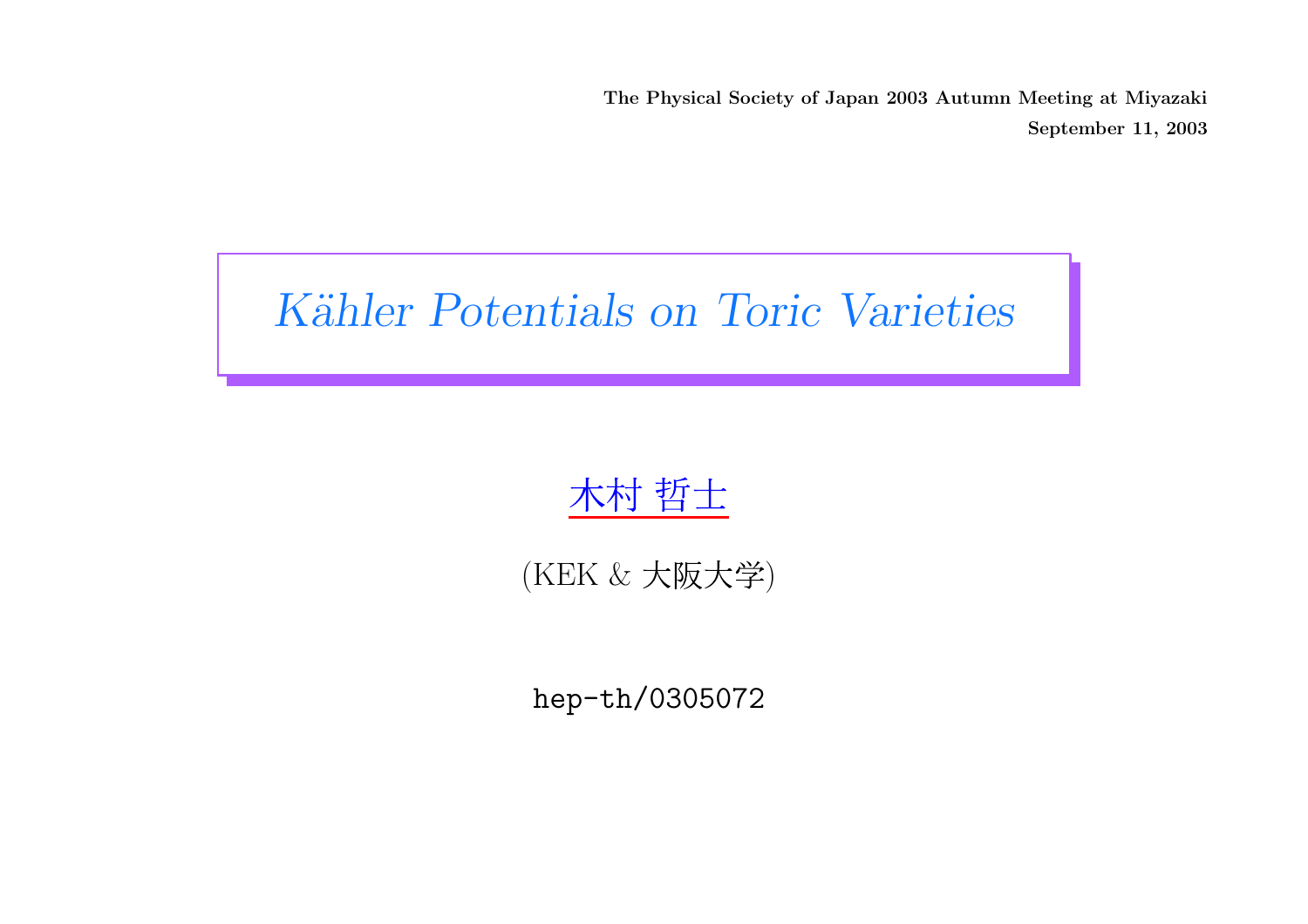## **INTRODUCTION**

Motivations: Algebraic geometry  $\rightarrow$  Differential geometry

 $\mathbf{V}$ afa's large- $\boldsymbol{N}$  duality (before " $Dijkgra$ af-Vafa" appears) is investigated in terms of some algebraic geometries

CY, vector bundles on toric varieties, described by GLSM

large-N duality is based on topological field theory

only algebro-geometric properties

We want to know this duality beyond the topological aspects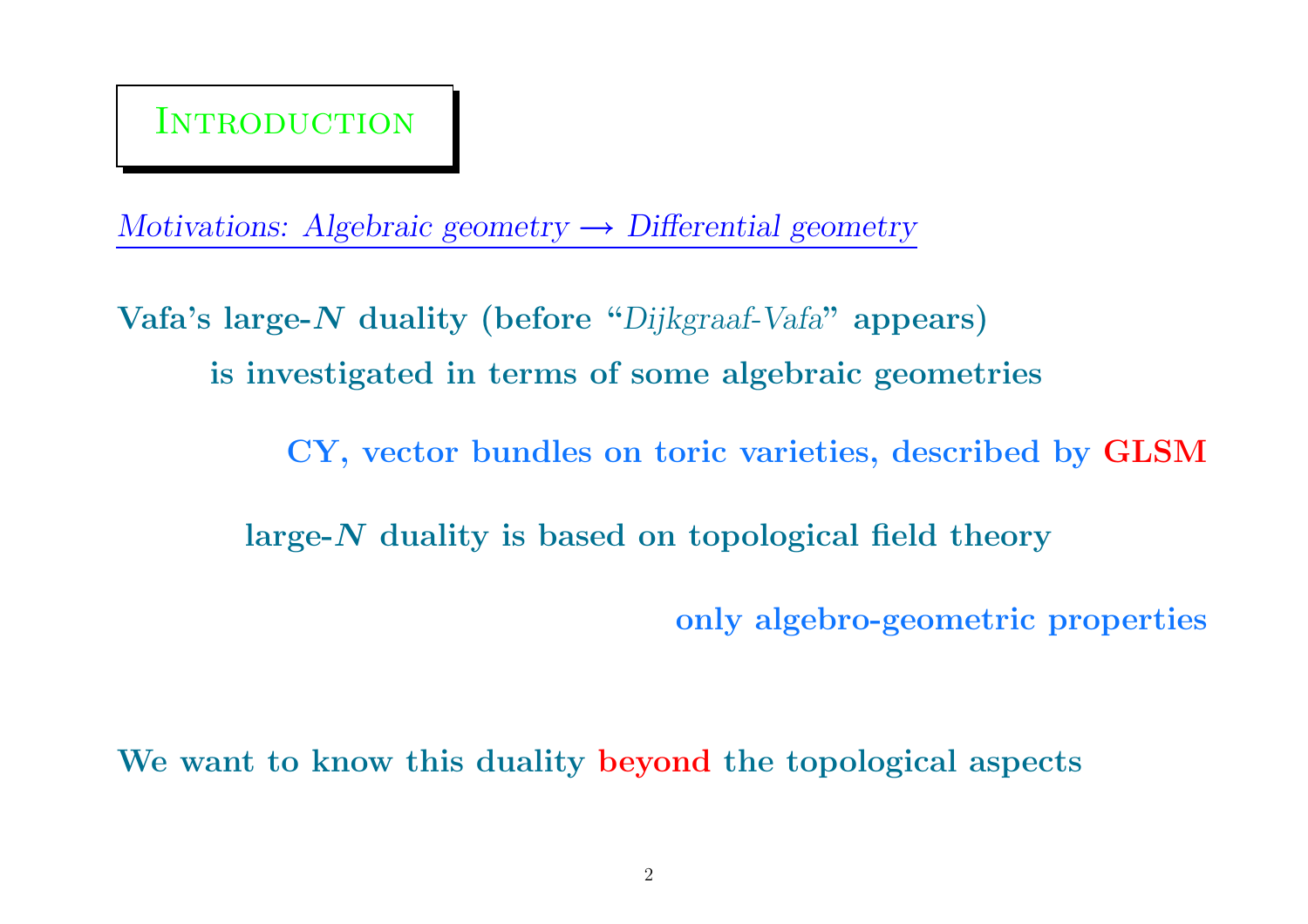## Table of Contents

- $\bullet$  INTRODUCTION
- Field Theory and Toric Varieties
	- Gauged Linear Sigma Models
	- Hirzebruch Surface  $\mathbb{F}_k$
- SUMMARY AND DISCUSSIONS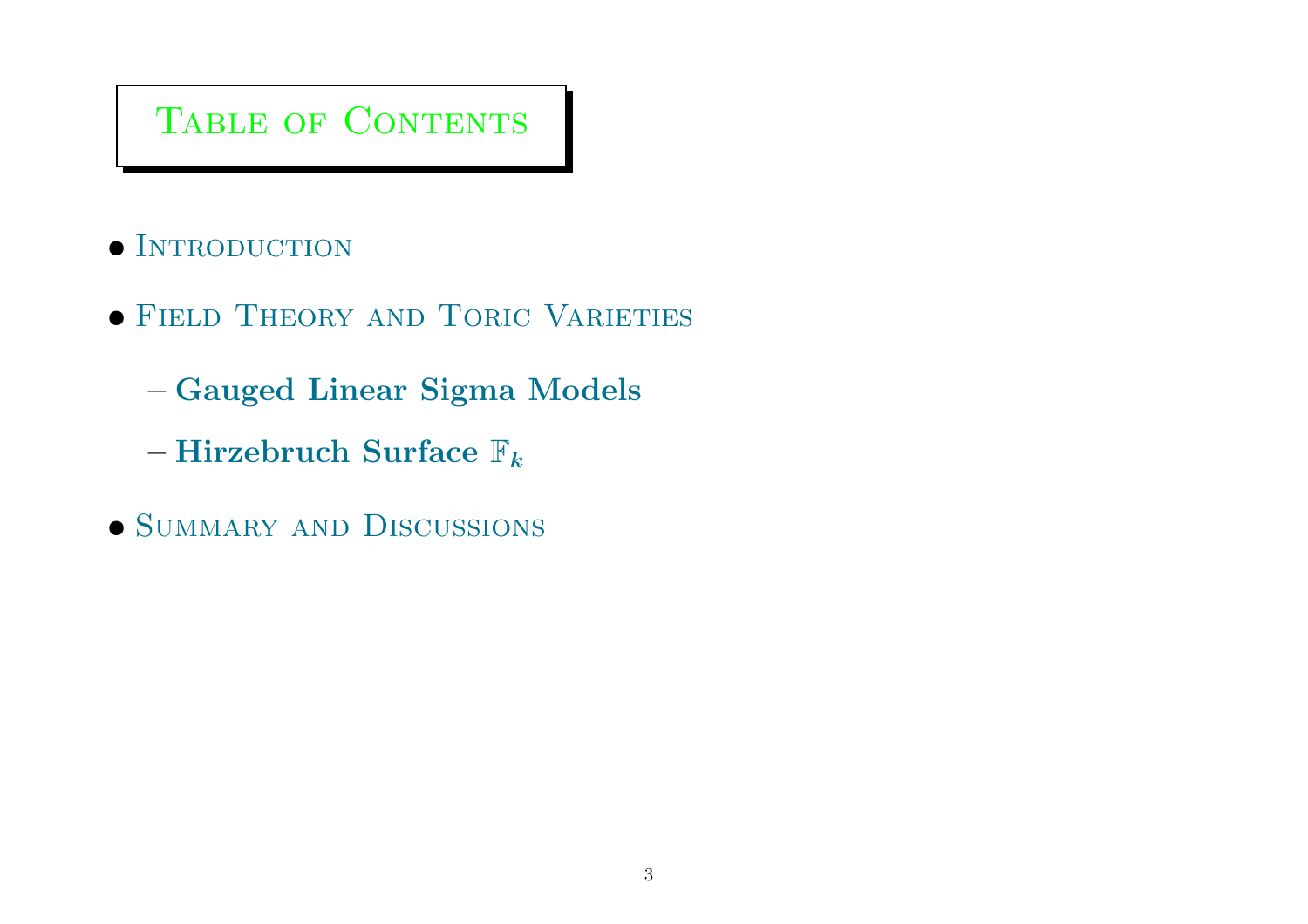Field Theory and Toric Varieties

 $D=2,\,\mathcal{N}=2\,\,{\rm GLSM}\,$  Lagrangian:

$$
\mathcal{L}_{\text{GLSM}} \;=\; \int\!\mathrm{d}^4\theta\, \Big\{\sum_a -\!\frac{1}{e_a^2}\overline{\Sigma}_a \Sigma_a + \sum_i \overline{\Phi}^i\, \mathrm{e}^{\sum_a 2Q_i^a V_a} \Phi^i\Big\} \nonumber\\ + \Big(\frac{1}{2\sqrt{2}}\int\!\mathrm{d}\theta^+\mathrm{d}\overline{\theta}^-\, \sum_a \tau_a \Sigma_a + (h.c.)\Big)
$$

 $\tau_a=r_a-i$  $\bm{\theta_a}$  $2\pi$ : complexified FI parameter

Potential energy density (bosonic part):

$$
U \ = \ \sum_a \Big\{ \frac{1}{2e_a^2} D_a^2 \Big\} + 2 \sum_{a,b} \overline{\sigma}_a \sigma_b \Big( \sum_i Q_i^a Q_i^b \, |\phi^i|^2 \Big) \nonumber \\ \frac{1}{e_a^2} D_a \ = \ r_a - \sum_i Q_i^a |\phi^i|^2
$$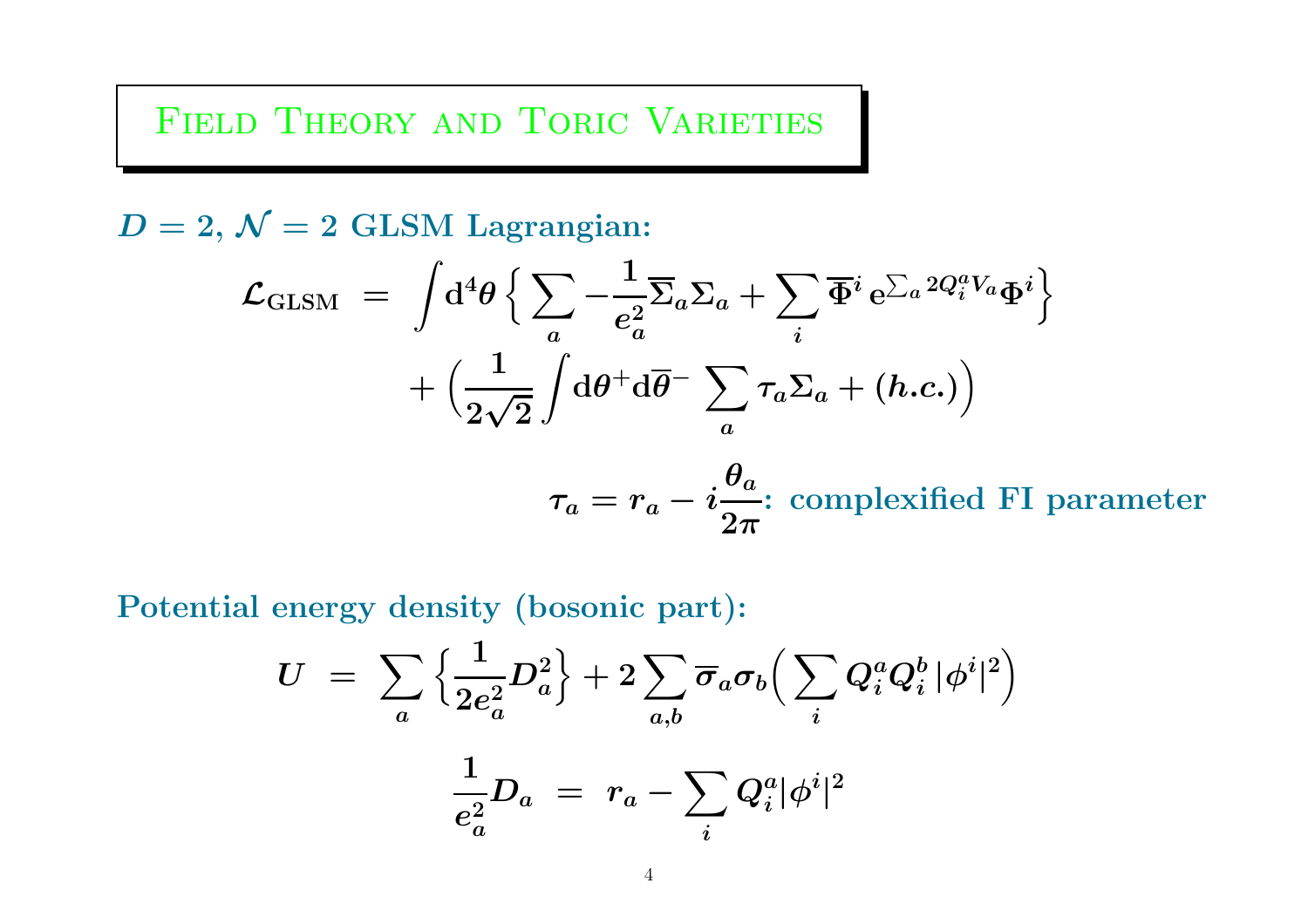Supersymmetric vacua:  $U = 0$  and  $D_a = 0$ 

#### consider Higgs branch

We rewrite GLSM to "frozen" Lagrangian (non-dynamical gauge fields):

$$
{\cal L}_{\rm F} ~=~ \int\!{\rm d}^4\theta\,\Big\{\sum_i{\overline\Phi}^i\,{\rm e}^{\sum_a 2Q^a_i V_a}{\Phi}^i + \sum_a\left(\,-\,2r_a\,V_a\right)\Big\} ~\equiv~ \int\!{\rm d}^4\theta~K
$$

Integrating out gauge fields  $\longrightarrow$  supersymmetric NLSM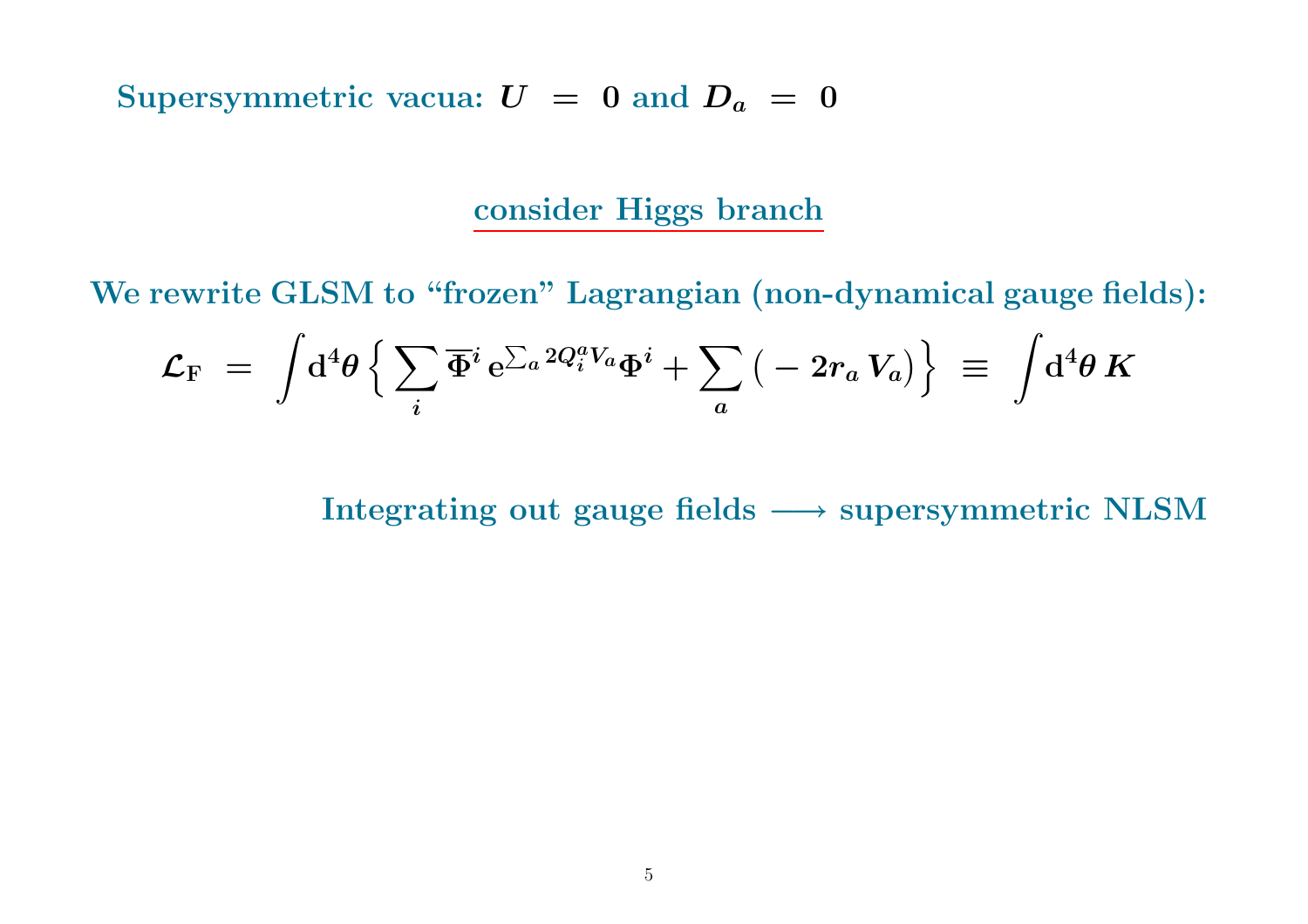#### Hirzebruch Surfaces  $\mathbb{F}_{\bm{k}}$

 $\mathbb{C}\mathrm{P}^1$  bundle on weighted projective space  $W\mathbb{C}\mathrm{P}^{1,1,k}$ 

|                                                                                                                                                              |  | $\Phi^1$ $\Phi^2$ $\Phi^3$ $\Phi^4$ |                                                   |
|--------------------------------------------------------------------------------------------------------------------------------------------------------------|--|-------------------------------------|---------------------------------------------------|
| $\mid U(1)_1 \mid \quad \quad 1 \qquad \quad 1 \qquad \quad k \qquad \quad 0$                                                                                |  |                                     | $\left[ U(1) \times U(1) \text{ charges} \right]$ |
| $\boldsymbol{U(1)_2} \hspace{1.5cm} \hspace{1.5cm} \boldsymbol{0} \hspace{1.5cm} \boldsymbol{0} \hspace{1.5cm} \boldsymbol{1} \hspace{1.5cm} \boldsymbol{1}$ |  |                                     |                                                   |

$$
\begin{array}{lcl} K&=&\displaystyle\sum_{i=1}^4|\Phi^i|^2\exp(2Q_i^1V_1+2Q_i^2V_2)+\sum_{a=1}^2(-2r_aV_a)\\ &=&|\Phi^1|^2\operatorname{e}^{2V_1}+|\Phi^2|^2\operatorname{e}^{2V_1}+|\Phi^3|^2\operatorname{e}^{2kV_1+2V_2}+|\Phi^4|^2\operatorname{e}^{2V_2}\\ &-&2r_1V_1-2r_2V_2 \end{array}
$$

 $\mathbb{F}_0 = \mathbb{C}\mathrm{P}^1 \times \mathbb{C}\mathrm{P}^1$ : no fibration, direct product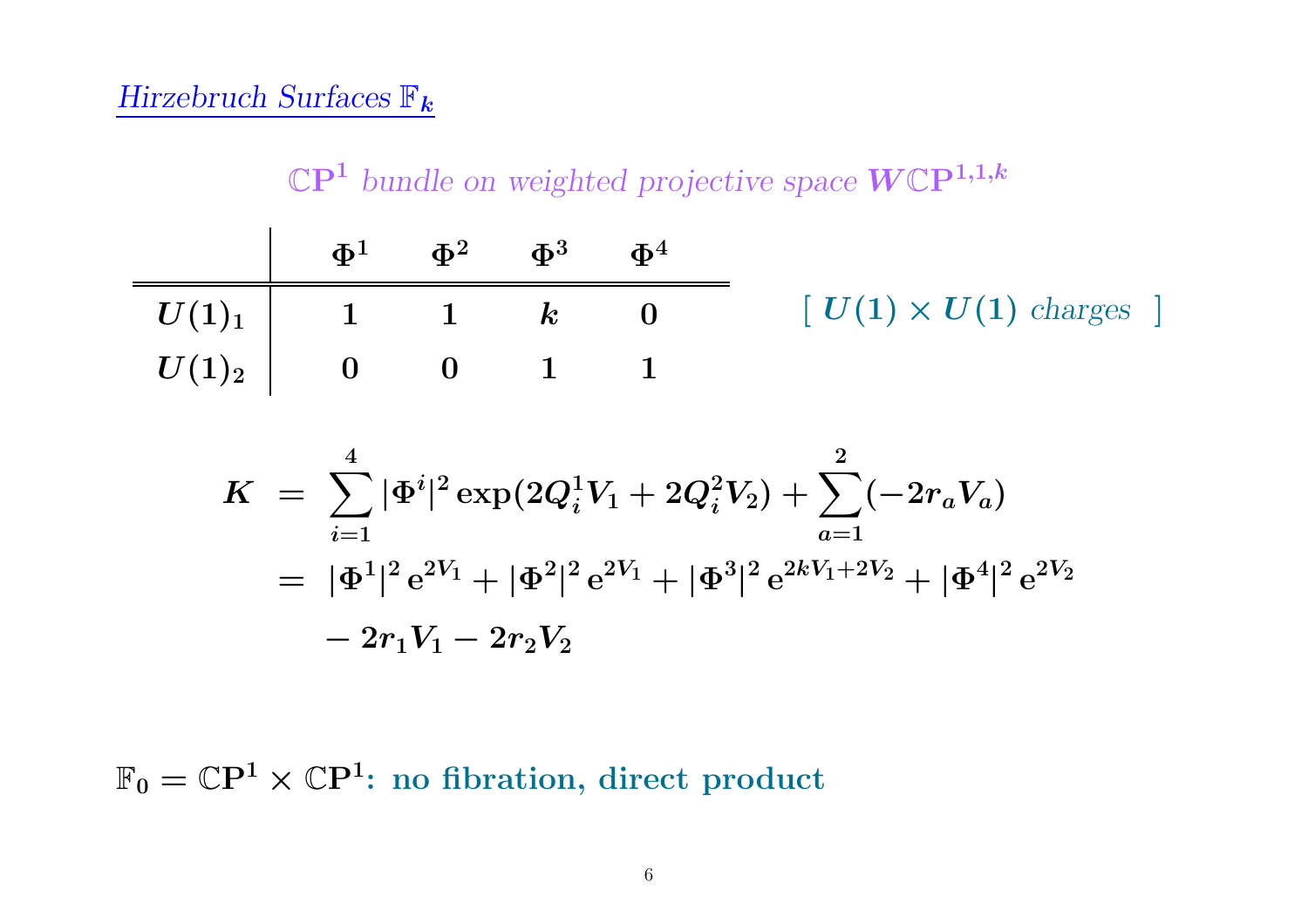### $k=1$  case:  $\mathbb{F}_1$

$$
K \,\, = \,\, (|\Phi^1|^2 + |\Phi^2|^2) \, \mathrm{e}^{2V_1} + |\Phi^3|^2 \, \mathrm{e}^{2V_1 + 2V_2} + |\Phi^4|^2 \, \mathrm{e}^{2V_2} - 2 r_1 V_1 - 2 r_2 V_2
$$

Equations of motion for gauge multiplets:

$$
\begin{array}{lcl} \displaystyle \frac{\partial \mathcal{L}_{\rm F}}{\partial V_1} \;=\; 0 & : & r_1 \;=\; \left(|\Phi^1|^2 + |\Phi^2|^2\right){\rm e}^{2V_1} + |\Phi^3|^2\,{\rm e}^{2V_1 + 2V_2} \\ \displaystyle \frac{\partial \mathcal{L}_{\rm F}}{\partial V_2} \;=\; 0 & : & r_2 \;=\; |\Phi^3|^2\,{\rm e}^{2V_1 + 2V_2} + |\Phi^4|^2\,{\rm e}^{2V_2} \end{array}
$$

Local coordinates:

$$
(X^1,X^2) \,\,=\,\, \big(\frac{\Phi^1}{\Phi^2},\frac{\Phi^3}{\Phi^2\Phi^4}\big) \,\,\in\,\, U_{\sigma_1} \quad \ \, \text{where} \ \ \Phi^2,\Phi^4 \,\neq\,\, 0
$$

Substituting the above variables into Kähler potential:

$$
K(X^a,\overline{X}{}^a) \;=\; r_1\log \widetilde{D}_+ + r_2\log\Big\{1+\frac{\widetilde{D}_-}{2(1+|X^1|^2)}\Big\} - \frac{r_2\,\widetilde{D}_-}{2(1+|X^1|^2)+\widetilde{D}_-}
$$

where

$$
\begin{array}{ccl} \widetilde{D}_{\pm}\!\! &=& \pm\widetilde{B} + \sqrt{\widetilde{B}^2 + 4(1+|X^1|^2)|X^2|^2}\\[0.5ex] \widetilde{B}\!\! &=& (1+|X^1|^2) - (r_1-r_2)|X^2|^2\end{array}
$$